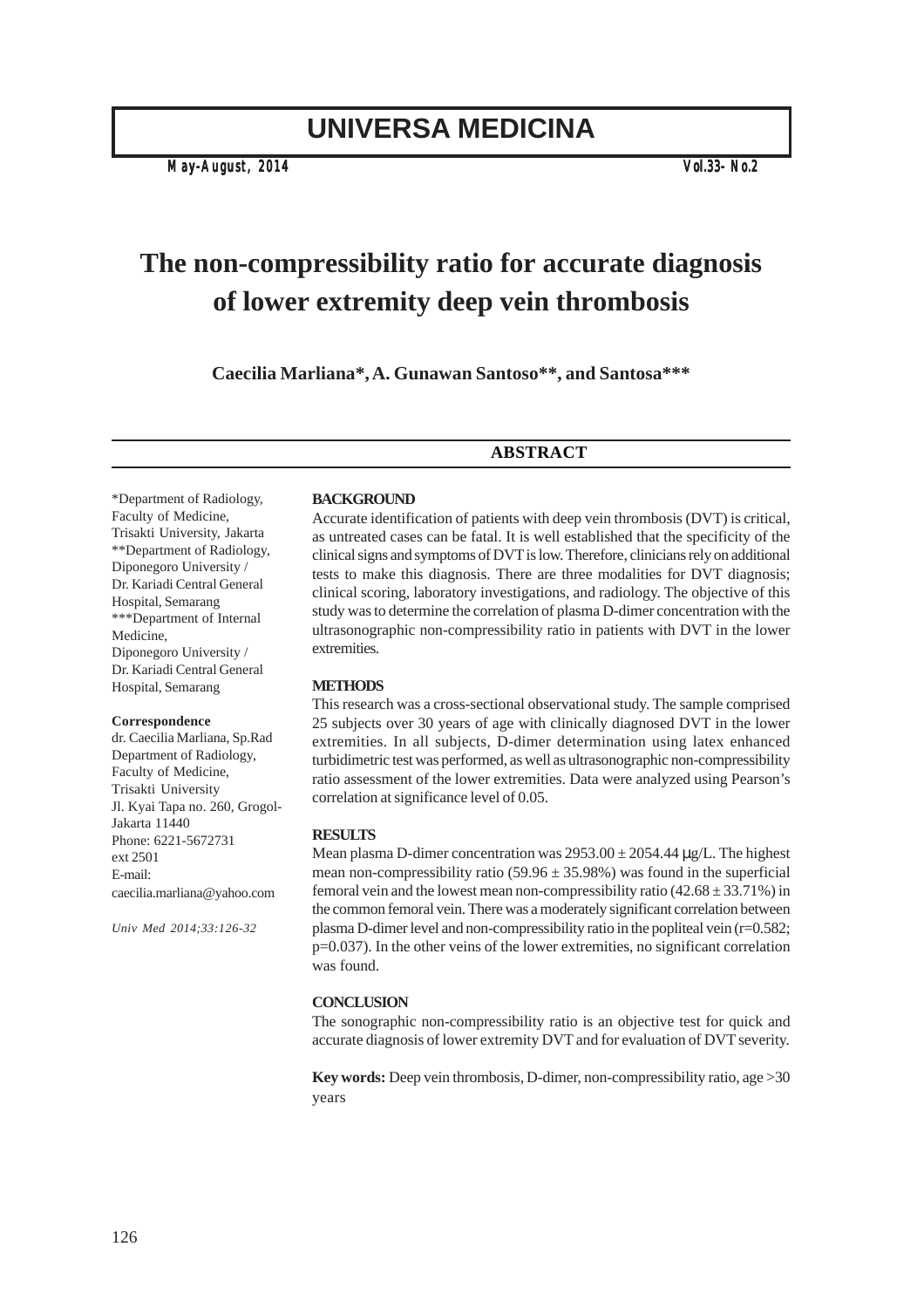# **Non-compressibility ratio** *untuk keakuratan diagnosis trombosis vena dalam pada tungkai bawah*

#### *ABSTRAK*

#### *LATAR BELAKANG*

*Identifikasi yang akurat pada pasien dengan trombosis vena dalam (TVD) sangat penting, karena bila tidak ditangani dengan baik bisa berakibat fatal. Diagnosis TVD secara klinis sangat sulit, sebab itu klinisi membutuhkan pemeriksaan tambahan untuk menegakkan diagnosis. Terdapat tiga modalitas yang digunakan untuk diagnosis adanya TVD, skor prognosis klinis, pemeriksaan laboratorium dan pemeriksaan radiologi. Penelitian ini bertujuan untuk menentukan adanya korelasi kadar d-dimer dengan* non-compressibility ratio *pada sonografi TVD tungkai bawah.*

### *METODE*

*Penelitian observasional dengan desain belah lintang mengikutsertakan 25 orang penderita TVD secara klinis, berusia 30 tahun keatas. Pemeriksaan kadar d-dimer dalam plasma menggunakan metode* Latex enhanced turbidimetric *test. Ultrasonografi pada tungkai bawah dilakukan untuk mengukur* non-compressibility ratio *vena tungkai bawah . Analisis data dengan uji korelasi Pearson pada tingkat kemaknaan 0.05.*

#### *HASIL*

*Rata-rata kadar D-dimer plasma besarnya 2953,00 ± 2054,44 µg/L. Nilai rata-rata non-compressibility ratio tertinggi ditunjukkan pada vena femoralis superfisial sebesar 59,96 ± 35,98% dan terendah pada vena femoralis komunis sebesar 42,68 ± 33,71%. Didapatkan korelasi moderat yang bermakna antara kadar D-dimer plasma dengan* non-compressibility ratio *pada vena poplitea (r=0,582; p=0,037). Pada vena-vena tungkai bawah lainnya tidak terdapat hubungan yang bermakna.*

#### *KESIMPULAN*

Non-compressibility ratio *secara sonografi merupakan pemeriksaan obyektif yang dapat digunakan untuk menghasilkan diagnosis secara cepat dan akurat adanya TVD tungkai bawah dan untuk evaluasi berat-ringan TVD.*

*Kata kunci: Trombosis vena dalam, D-dimer,* non-compressibility ratio*, usia >30 tahun*

# **INTRODUCTION**

For the last 25 years the annual incidence of venous thromboembolism (VTE) in the USA has remained stable at approximately 900,000 cases, with 300,000 deaths from pulmonary embolism.(1,2) First-time VTE incidence is around 1 per 1000 per year in the adult population, and after 45 years of age VTE increases sharply to 5-6 cases per  $1000$  persons 80 years of age.<sup>(3)</sup> There is no significant difference in its incidence in males and females.<sup>(4)</sup> According to more recent prospective studies, sex has no significant impact on VTE prevalence. $(5,6)$ 

Studies on deep vein thrombosis (DVT), one of the manifestations of VTE, have been focused only on one to a few variables in their cohort such as the distribution and extent of thrombosis, and their association with risk factors. In DVT of the lower extremities, thrombi are formed in veins of the femoral and/or crural regions. Accurate identification of patients with DVT is essential, since if DVT is not well managed, it may have fatal results. The condition is very serious because it can result in permanent damage and can cause pulmonary embolism.(3)

There are three modalities used in the diagnosis of DVT, i.e. the clinical prognostic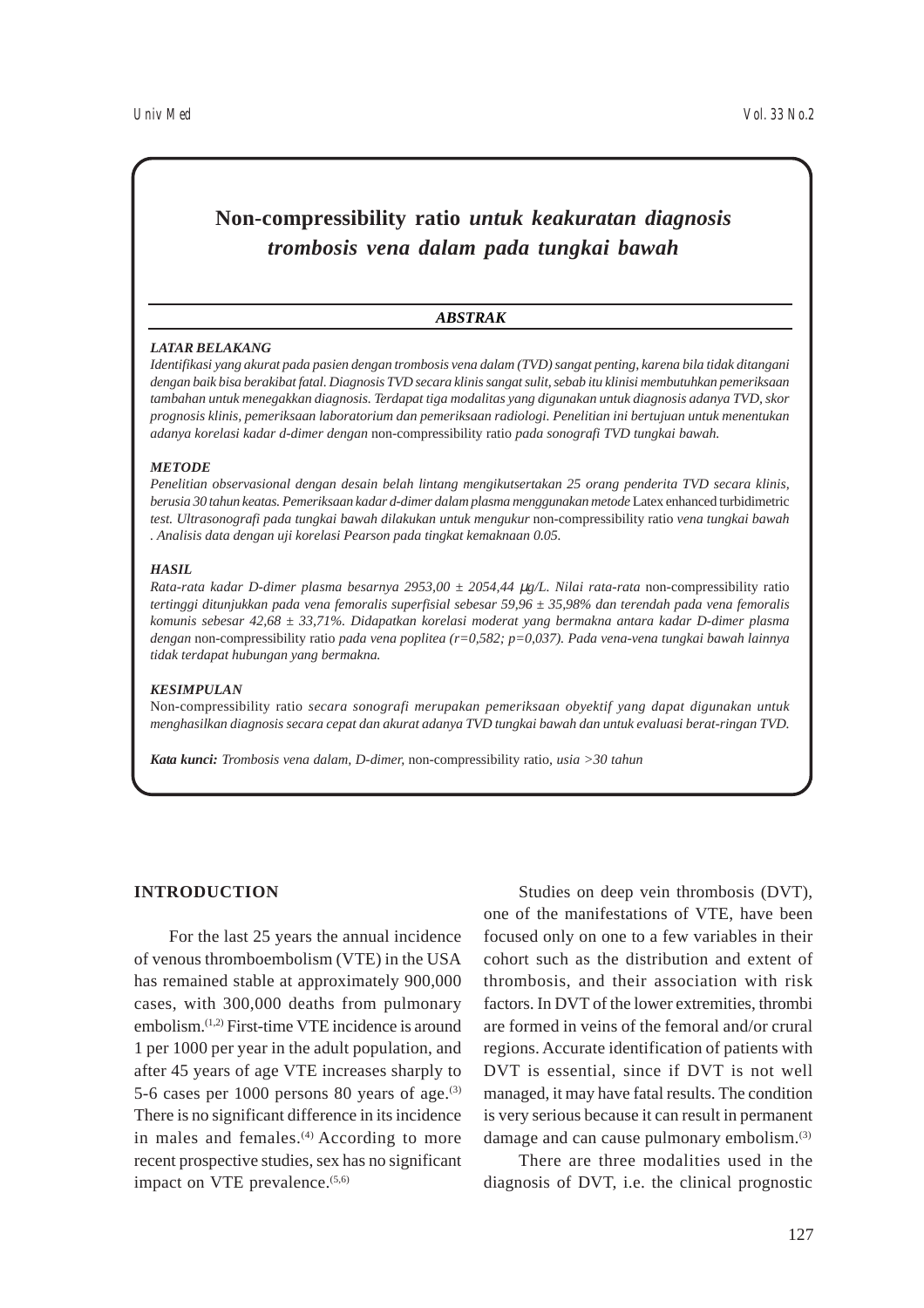score, laboratory investigations, and radiological examination. $(7)$  In the clinical prognostic score, the following features are taken into account: presence or absence of lower extremity paralysis, orthopedic surgical history, swelling of the lower extremity, pitting edema, superficial venous collaterals, and presence of cancer. $(8-10)$ The D-dimer test for the presence of cross-linked D fragments of fibrin, indicative of ongoing thrombus formation, has been applied in an algorithm for evaluation of suspected  $VTE$ .<sup> $(11)$ </sup> According to several case reports, negative results for D-dimer eliminate the need for further examinations, such as ultrasonography (USG).<sup>(12,13)</sup> Kurklinsky et al.<sup>(13)</sup> sought to find an association between the D-dimer value and sonographic thrombus volume, and concluded that in spite of the many clinical prognostic scores in existence, determination of D-dimer fibrin is a sensitive test for venous thrombosis and is correlated with thrombus volume.

The most common radiological examination performed for the diagnosis of DVT is B-mode USG, which can rapidly give information on the presence or absence of a thrombus.<sup>(14)</sup> Tsao et al.(15) studied the non-compressibility ratio in DVT in relation to the clinical prognostic score, and found that USG with compression is a rapid and objective examination to evaluate the severity of the formed thrombus. The noncompressibility ratio is found from the diameter of the lower extremity veins before and after compression. (14-15)

There are 3 types of DVT results on sonographic compression, i.e. patent, partial occlusion, and total occlusion. The patent type is easily diagnosed if there is total collapse of the vascular lumen. Total occlusion is also easily seen from the persistent dilation of the venous lumen upon compression. The only type of venous thrombosis, the severity of which is difficult to determine, is the partially occlusive type. (14) In measuring the venous diameter, the transducer should be gently pressed on the region to be examined, making sure to avoid accidental compression of the adjacent arterial structure. $(16-17)$ 

In view of the above background, the purpose of the present study was to determine the relationships between D-dimer concentration and USG non-compressibility ratio in thrombi of the lower extremities.

# **METHODS**

### **Design of the study**

This study used a cross-sectional observational design and was carried out at Dr. Kariadi Central General Hospital, Semarang, from January to May 2014.

#### **Study subjects**

The subjects of this study were patients with DVT of the lower extremities, undergoing D-dimer determination at the Clinical Pathology Department and USG at the Radiology Department of Dr. Kariadi Central General Hospital, Semarang, and meeting the following inclusion criteria: being >30 years of age, having a high clinical prognostic score, and being a new case. The exclusion criteria were: being on anticoagulant therapy, having severe hemorrhage, infection, or edema of upper extremities, and history of previous DVT. The sample size was calculated from the correlation test formula with a minimum sample size of 25. The subjects were selected by consecutive sampling, which is based on the patients' presentation at Dr. Kariadi Hospital, Semarang.

## **Data collection**

Patients referred from the internal medicine clinic of Dr. Kariadi Central General Hospital, Semarang, with signs and symptoms of DVT of the lower extremities, were interviewed using a questionnaire containing items on age, sex, and history of the present disease. These patients were subjected to determination of D-dimer concentration and USG of the lower extremity veins.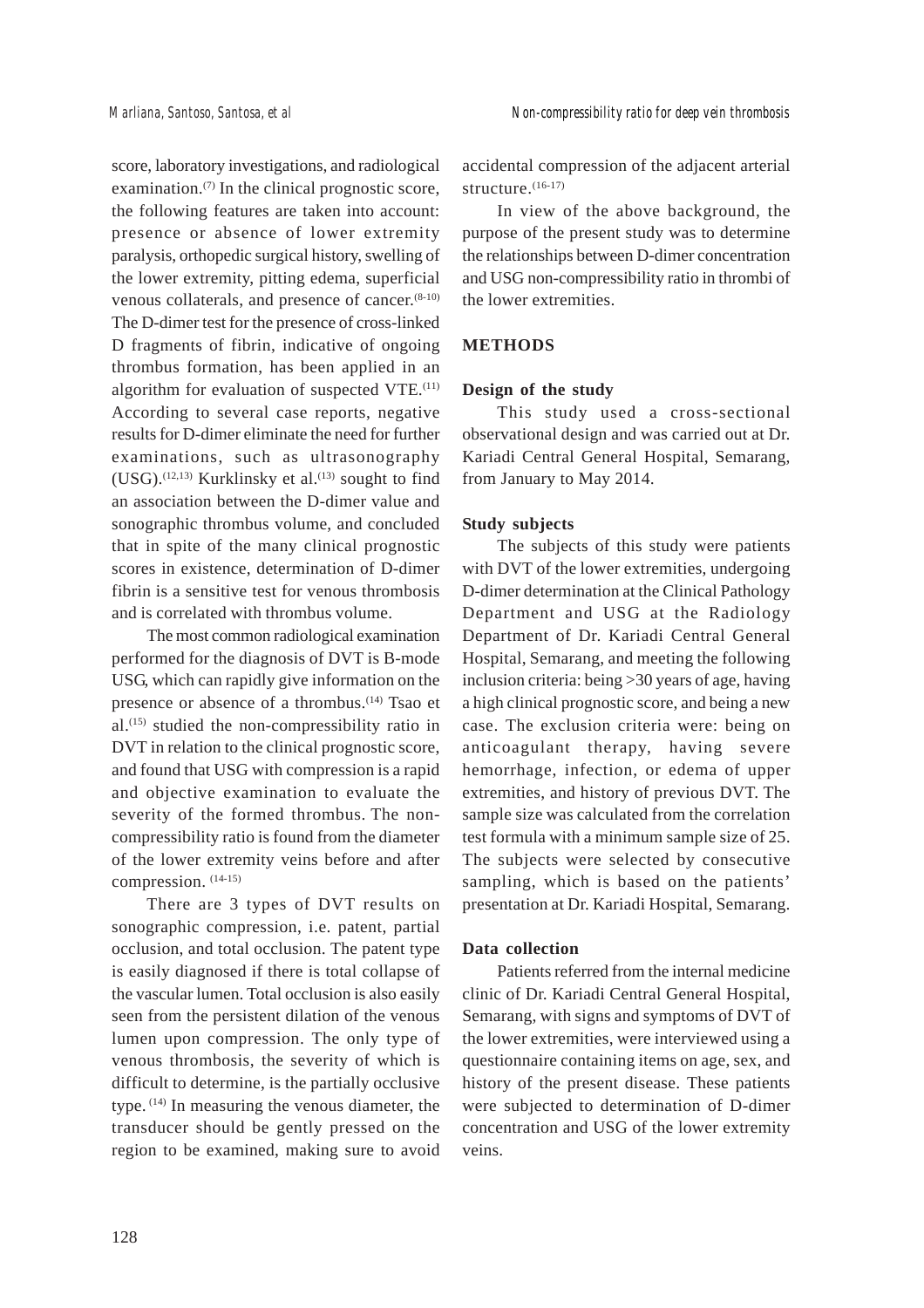

Figure 1. Non-compressibility ratio of venous thrombosis using sonographic transverse sectioning. A. Diameter of vein before compression. B. Diameter of vein after compression.<sup>(2)</sup>

# **Determination of D-dimer concentration**

Plasma D-dimer concentration in the venous blood samples was determined in the Clinical Pathology Department of Dr Kariadi Hospital, by means of the latex enhanced turbidimetric test, using the Sysmex CA-1500 coagulometer, with a cut-off value of 500 ng/ mL.

# **Measurement of non-compressibility ratio**

The veins of the lower extremities of the subjects were examined by B-mode USG with a transducer linear frequency of 7.5 MHz. The lower extremity veins examined were the common femoral vein, superficial femoral vein, popliteal vein, and anterior and posterior tibial veins. In measuring the venous diameter, the transducer was pressed gently on the region to be examined, taking care to avoid compression of the adjacent arterial structure. The diameter of the vein was recorded before and after compression. The non-compressibility ratio was obtained from the formula (Figure 1):  $(2)$ (diameter of vein after compression/diameter of vein before compression) x 100.

### **Data analysis**

Data analysis was descriptive and bivariate analytic using the Pearson correlation test at a significance level of 0.05.

# **Ethical clearance**

This study obtained ethical clearance from the Commission on Health Research Ethics, Faculty of Medicine, Diponegoro University/Dr. Kariadi Central General Hospital, Semarang.

# **RESULTS**

Total sample size was 25, with the youngest subject 38 years of age and the oldest 86 years. Most of the subjects (11 or 44.0%) were found in the age group of  $>61$  years, and 20 (80.0%)

Table 1. Distribution of demographic characteristics and accompanying clinical features in DVT subjects (n=25)

| Variable                       | $\mathbf{n}(\%)$ |
|--------------------------------|------------------|
| Demographic characteristic     |                  |
| Age (years)                    |                  |
| < 50                           | 6(24.0)          |
| $51 - 60$                      | 8(32.0)          |
| > 61                           | 11(44.0)         |
| Sex                            |                  |
| Male                           | 5(20.0)          |
| Female                         | 20(80.0)         |
| Accompanying clinical features |                  |
| Hypertension                   | 14(46.6)         |
| Diabetes mellitus              | 2(6.7)           |
| Malignancy                     | 10(33.2)         |
| Obesity                        | 2(6.7)           |
| Hormonal contraception         | 1(3.4)           |
| History of surgery             | 1(3.4)           |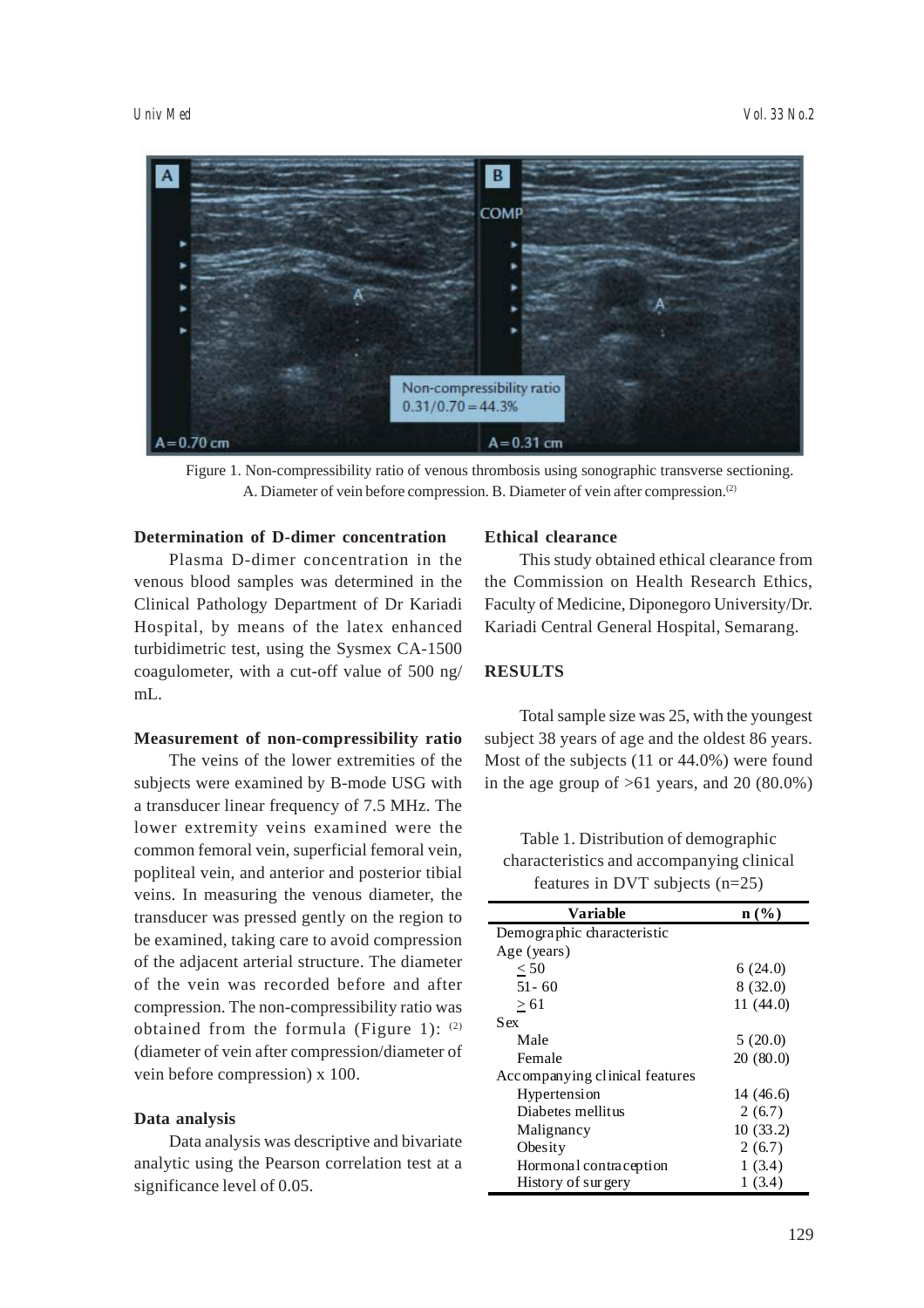Table 2. Mean D-dimer concentration and non-compressibility ratio in DVT subjects  $(n=25)$ 

|                                   | <b>DVT</b>        |
|-----------------------------------|-------------------|
| D-dimer concentration $(\mu g/L)$ | $2953.00 \pm$     |
|                                   | 2054.44           |
| Non-compressibility ratio (%)     |                   |
| Superficial fem oral vein         | $59.96 \pm 35.98$ |
| Comm on fem oral vein             | $42.68 \pm 33.71$ |
| Popliteal vein                    | $47.84 \pm 38.21$ |
| Anteri or tibial vein             | $47.91 \pm 33.78$ |
| Posterior tibial vein             | $51.20 \pm 36.53$ |

Values are mean  $\pm$  SD

of the subjects were female. The majority of the subjects (14 or 46.6%) had hypertension (Table 1).

Mean D-dimer concentration was 2953.00  $\pm$  2054.44  $\mu$ g/L. The highest mean noncompressibility ratio of  $59.96 \pm 35.98\%$  was found for the superficial femoral vein and the lowest ratio of  $42.68 \pm 33.71\%$  was for the common femoral vein (Table 2).

There was a moderately significant association between D-dimer concentration and non-compressiblity ratio in the popliteal vein  $(r=0.582; p=0.037)$  (Table 3). The other veins of the lower extremities did not show a significant association.

#### **DISCUSSION**

In this study, the highest proportion of patients with lower extremity DVT (44.0%) was in the ≥61 year age group. Essentially similar results were obtained in several studies showing

that the mean age of patients with DVT was 62 years.(18,19) The majority of DVT patients in the present study (80%) were female, which differs from studies reporting no difference in DVT prevalence in males and females up to 45 years of age. $(19)$  This topic is however still subject to controversy. Risk factors presumably accounting for sex differences are oral contraceptive use, pregnancy, and history of abortion or premature births. More recent prospective studies did not find differences in prevalence of venous thromboembolism (VTE) between sexes, although VTE may be more prevalent in premenopausal women. $(6,20)$  The higher prevalence of VTE in premenopausal women may be caused by the fact that women are particularly affected by hormones that may increase the levels of blood clotting factors and facilitate venous thrombus formation.

Our study results showed that the noncompressibility ratio was significantly but moderately correlated with plasma D-dimer levels in the popliteal veins of DVT patients. Plasma D-dimer determination appears to be a simple method with high clinical utility for excluding suspect acute recurrent  $DVT$ .<sup>(21)</sup> A negative D-dimer test result in a patient who is clinically not suspected of having DVT, can be used to exclude the diagnosis of DVT, without having to resort to USG testing.

In an emergency situation requiring a quick and available diagnostic test for DVT, the noncompressibility ratio may be used, as it is significantly correlated with plasma D-dimer concentration. On account of its high high sensitivity (95%), specificity (99%), and

Table 3. Relationship between non-compressiblity ratio and D-dimer concentration in DVT subjects

|                           | D-dim er concentration | p value  |
|---------------------------|------------------------|----------|
| Non-compressibility ratio |                        |          |
| Superficial femoral vein  | 0.232                  | 0.387    |
| Common fem oral vein      | 0.451                  | 0.141    |
| Popliteal vein            | 0.582                  | $0.037*$ |
| Anterior tibial vein      | 0.299                  | 0.261    |
| Posterior tibial vein     | 0.353                  | 0.260    |

Values are Pearson correlation coefficients (r); \*Significant at p<0.05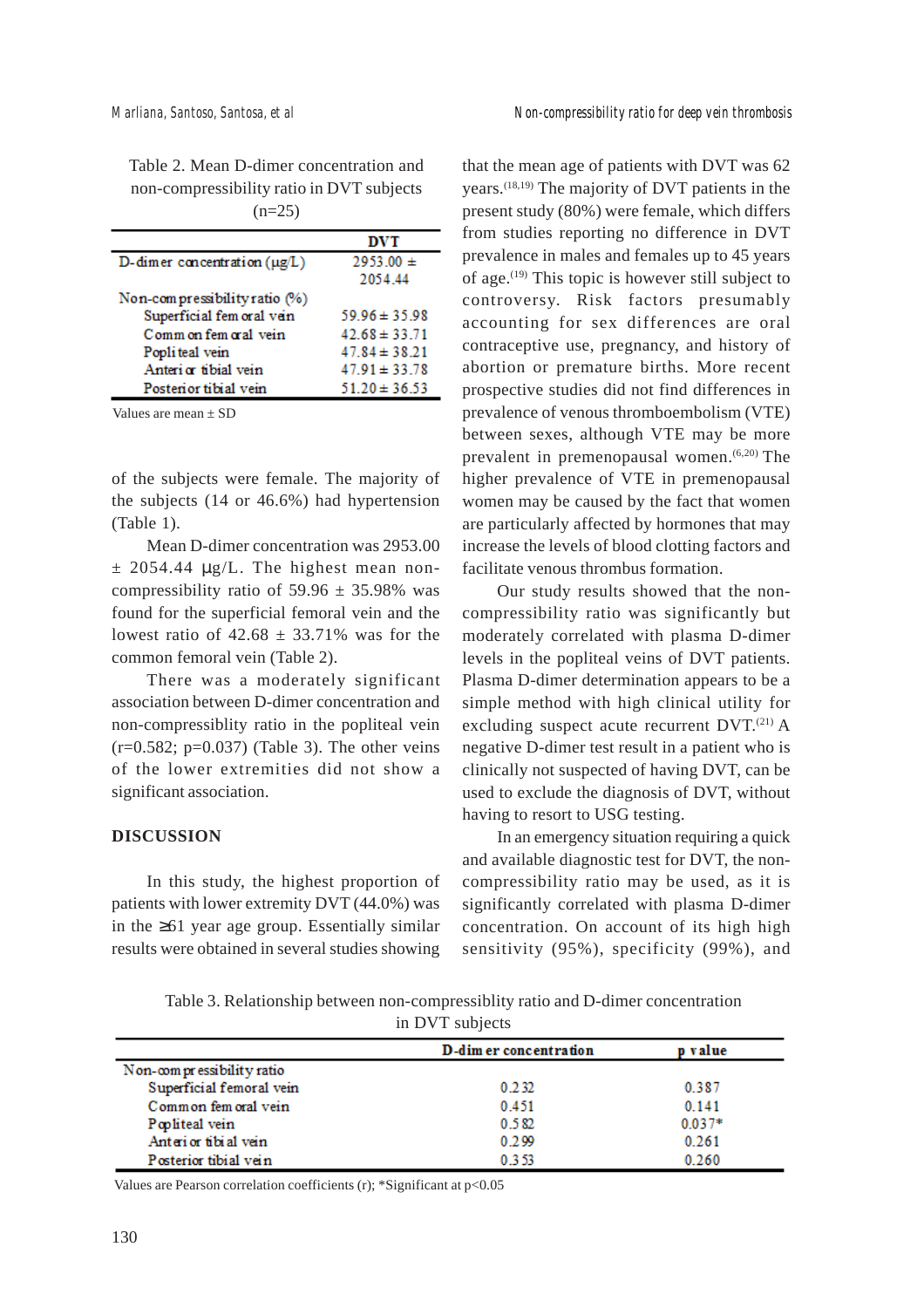accuracy (98%), venous Doppler sonography is now the initial test used to determine the possibility of DVT.<sup>(15)</sup>

Determination of the non-compressibility ratio of thrombosed veins constitutes an objective test for assessing DVT severity and admitting patients for evaluation of potential adverse outcomes. Although D-dimer testing and several algorithms based on clinical criteria can be used for the diagnosis of DVT, there are increasing numbers of duplex ultrasonography (DUS) tests being performed annually. This may be a reflection of the importance of avoiding medicolegal issues and of time constraints for conducting physical examinations. However, DUS has a reduced accuracy in diagnosing distal thrombosis and is mainly available during regular clinic or hospital radiology department hours.

A limitation of the present study was the restricted area of the USG scans for determination of the non-compressibility ratio, with an exclusive focus on thrombi in the superficial femoral, common femoral, popliteal, anterior tibial, and posterior tibial veins, thus being incapable of excluding the presence of thrombi in veins outside the scan area.

### **CONCLUSION**

Plasma D-dimer level is correlated with the sonographic non-compressibility ratio of the popliteal vein in DVT of the lower extremities.

-9-

### **REFERENCES**

- 1. Heit J, Petterson T, Farmer S, Bailey K, Melton L. Trends in incidence of deep vein thrombosis and pulmonary embolism: a 35-year population-based study. Blood 2006;108:430a.
- 2. Heit J, Cohen A, Anderson F. Estimated annual number of incident and recurrent, non-fatal and fatal venous thromboembolism (VTE) events in the US. Blood 2005;106:267a.
- 3. Cushman M. Epidemiology and risk factors for venous thrombosis. Semin Hematol 2007;44:62- 9.doi: 10.1053/j.seminhematol.2007.02.004.
- 4. Riddle DL, Wells PS. Diagnosis of lower-extremity deep vein thrombosis in outpatients. Phys Ther 2004;84:729-35.
- 5. Kahn S, Shrier I, Julian J, Ducruet T, Arsenault L, Miron MJ, et al. Determinants and time course of the post thrombotic syndrome after acute deep venous thrombosis. Ann Intern Med 2008;149: 698-707.
- 6. Prandoni P, Noventa F, Ghirarduzzi A, Pengo V, Bernardi E, Pesavento R, et al. The risk of recurrent venous thromboembolism after discontinuing anticoagulation in patients with acute proximal deep vein thrombosis or pulmonary embolism : a prospective cohort study in 1626 patients. Haematologica 2007;92:199-205.
- 7. Geno M. Diagnostic assessment of deep vein thrombosis and pulmonary embolism. Am J Med 2005;118:S3-12.
- 8. Goodacre S, Stevenson M, Wailoo A, Sampson F, Sutton AJ, Thomas S. How should we diagnose suspected deep-vein thrombosis? QJM 2006;99: 377-88.
- 9. Falanga A, Zacharski L. Deep vein thrombosis in cancer: the scale of the problem and approaches to management. Ann Oncol 2005;16:696-701.
- 10. Subramaniam MR, Chou T, Heath R, Allen R. Importance of pretest probability score and Ddimer assay before sonography for lower limb deep venous thrombosis. Am J Roentgenol 2006; 186:206-12.
- 11. Wada H, Kobayashi T, Abe Y, Hatada T, Yamada N, Sudo A, et al. Elevated levels of soluble fibrin or D-dimer indicate high risk of thrombosis. J Thromb Haemost 2006;4:1253-8.
- 12. Sahakian GD, Claessens YE, Allo JC, Kansao J, Kierzek G, Pourriat JL. Accuracy of D-dimers to rule out venous thromboembolism events across age categories. Emergency Med Int 2010, Article ID 185453,4 pages.doi:10.1155/2010/185453.
- 13. Kurklinsky AK, Kalsi H, Wysokinski WE, Mauck KF, Bhagra A, Havyer RD, et al. Fibrin D-dimer concentration, deep vein thrombosis symptom duration, and venous thrombus volume. Angiology 2006;62:253-6.
- 14. Chen JD. Ultrasonography in the evaluation of low-extremity deep vein thrombosis. J Chin Med Assoc 2011;74:1-2.
- 15. Tsao JH, Tseng CY, Chuang JL, Chen YC, Huang HH, Yi-Hong Chou YH, et al. Non-compressibility ratio of sonography in deep venous thrombosis. J Chin Med Assoc 2010;73:563-7.
- 16. Masuda EM, Kistner RL. The case for managing calf vein thrombi with duplex surveillance and selective anticoagulation. Dis Mon 2010;56:601- 13.
- 17. Righini M, Paris S, Le Gal G, Laroche JP, Perrier A, Bounameaux H . Clinical relevance of distal deep vein thrombosis. Review of literature data. Thromb Haemost 2006;95:56-64 .